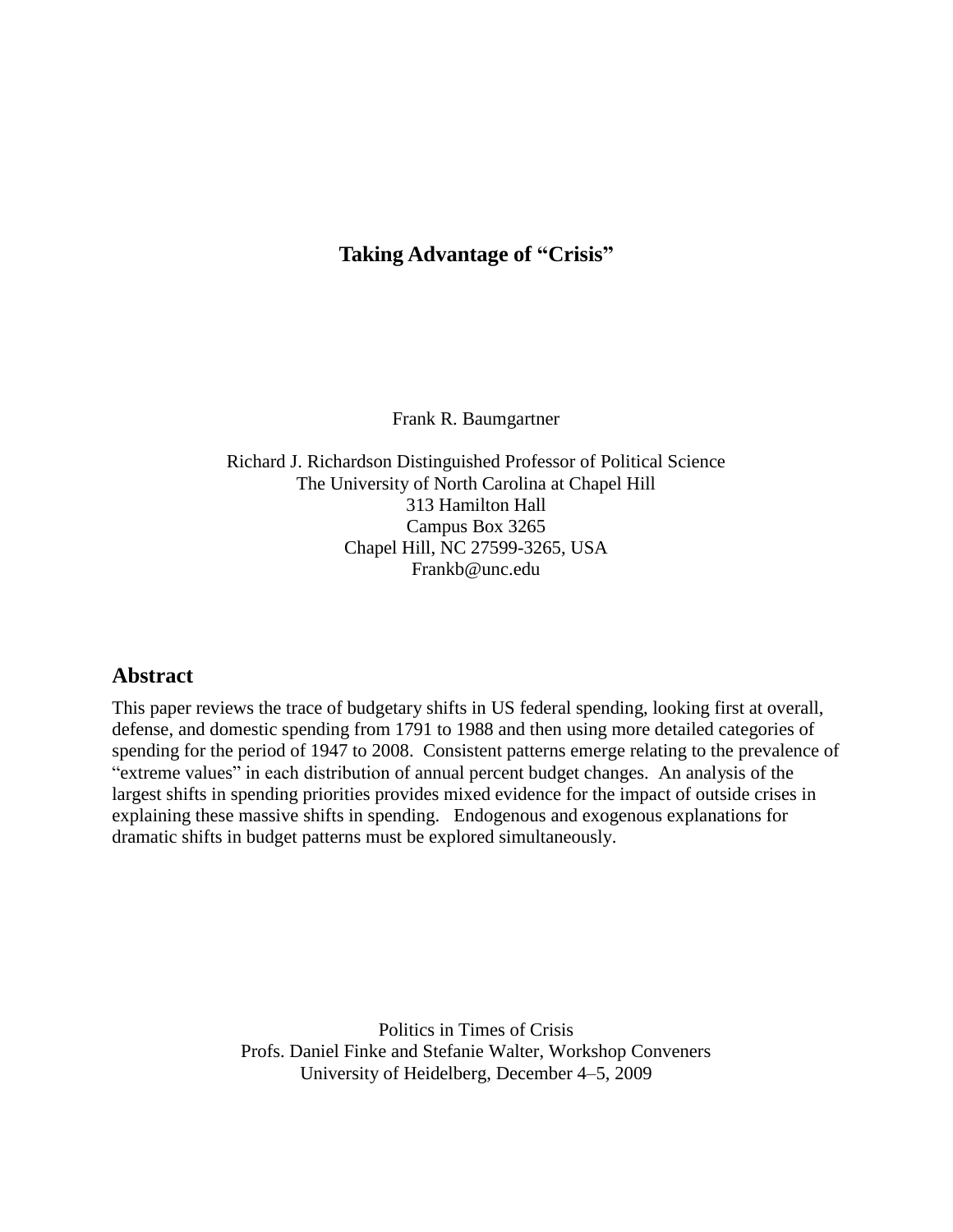#### **Government Response to Crises**

 $\overline{a}$ 

Since coming to office less than one year ago, US President Barack Obama has been involved in the recue (or bailout) of the US financial services industry; unprecedented intervention in the automobile industry; major decisions about terrorism / detention / rendition / Guantanamo Bay / torture all associated with the legacy of the Bush administration's policies on the "war on terror;" important decisions about the conduct of two major wars in Iraq and Afghanistan; a major initiative on health-care reform; and has announced plans for important shifts in global climate change and US immigration reform.<sup>1</sup> Certain of these major initiatives are clearly related to outside shocks, as the Bush and Obama administration responded to the financial meltdown and potential bankruptcies of the major US automobile firms starting in October 2008. Others, however, represent electoral shifts (Guantanamo), continuity (managing the wars in Iraq and Afghanistan), or positive initiatives after considerable delay by the previous administration (health-care reform, climate change policy, and immigration reform). What can we say about the role of crisis in shaping these dramatic policy revisions?

## **Endogenous and Exogenous Causes of Dramatic Policy Change**

It is tempting to think that major policy changes can be associated with the crisis that must have caused them. Policymakers respond dramatically to new challenges, and one need look no further than the financial meltdown of 2008 to see the importance of this explanation. Governments in virtually all the western countries (sometimes reluctantly) responded massively to stabilize their economies. In the US, the ideologically distinct administrations of Presidents

<sup>&</sup>lt;sup>1</sup> Thanks to John Lovett for very capable research assistance. Data reported here were collected in part through the Policy Agendas Project [\(www.policyagendas.org\)](http://www.policyagendas.org/) with support of the National Science Foundation grants number SBR 0111611 and SBR 9320922. Many of the concepts discussed here have been developed jointly with Bryan D. Jones.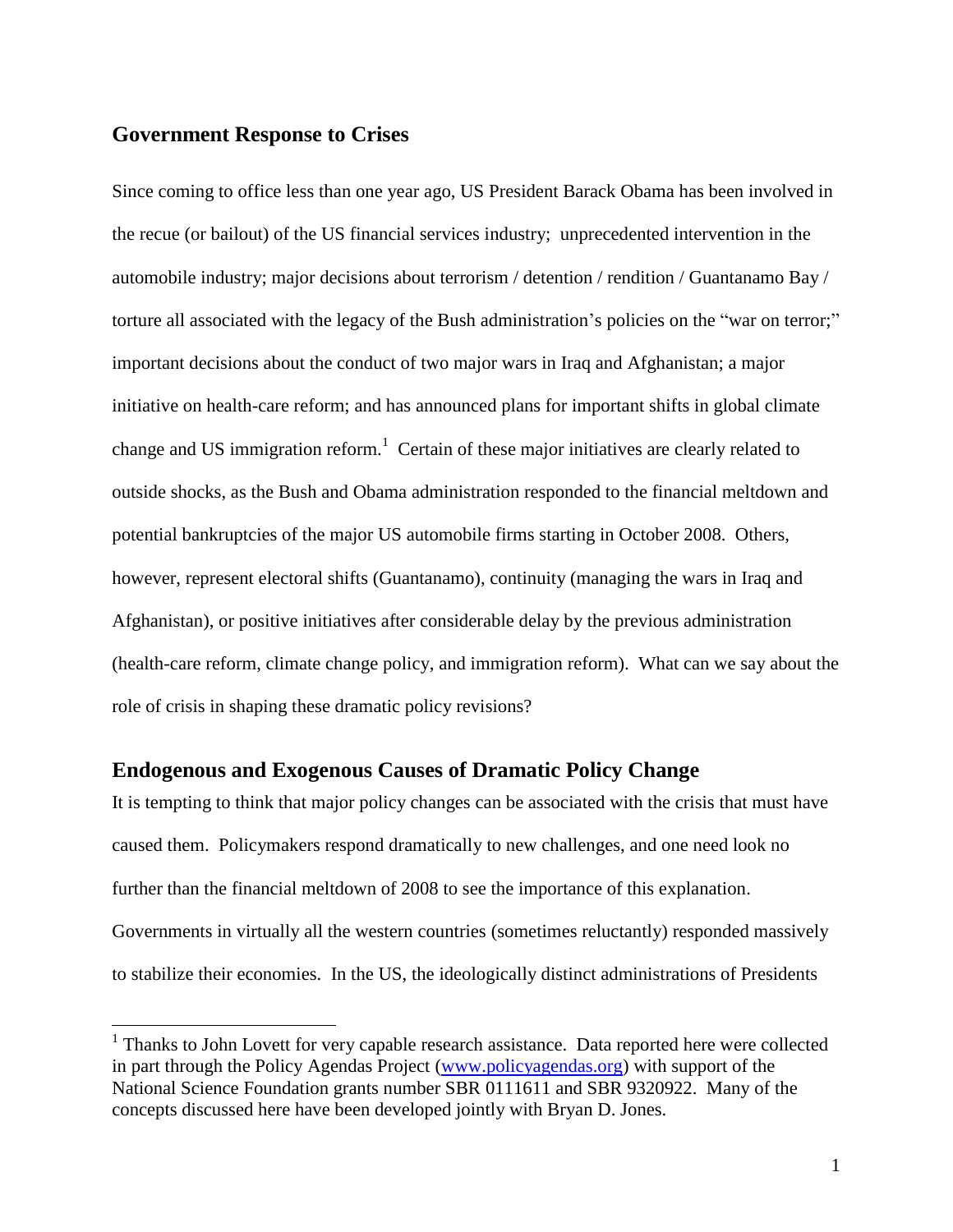Bush and Obama responded in similar ways to the crisis, and did so with breathtaking speed and awesome scope. The US federal government now owns 60 percent of General Motors, bringing new and literal meaning to the phrase that "what is good for GM is good for the country." All this is in spite of a complete lack of interest by any major political figure in the US to have *any* ownership stake in such an enterprise. Further, the \$700 billion intervention into the financial markets came at a time of massive government debt worsened by the extraordinary expenses of two major wars and a previous administrative policy of limited taxing that was already generating large deficits each year. Clearly, the scope of the crisis was so great that extraordinary measures were called for, and they were quick to materialize.

How often do governments generate such massive policy shifts? Is this generally the result of exogenous crises or does it sometimes occur in the absence of an exogenous shock? Other elements of the Obama administration's agenda remind us of the importance of endogenous elements of policy change: election effects, the buildup of pressure but the stickiness of response, and other aspects of policymaking in the complex organizational structure of US politics point to the high institutional cost of change and to the stickiness of the status quo. In previous work Bryan Jones and I have developed a model of institutional friction which focuses on internal causes of the general tendency towards recreation of the status quo but the occasional burst of policymaking attention and dramatic policy change (see Jones and Baumgartner 2005).

There is no reason to think that policy changes must be due entirely to exogenous or endogenous causes; both can matter in the real world. But it is interesting to know whether a larger or smaller proportion of the major policy shifts that we do observe can be linked to the presence of a crisis. In this paper I will take as the object of analysis "major policy changes" and assess the degree to which we can associate these with external crises. This is subtly different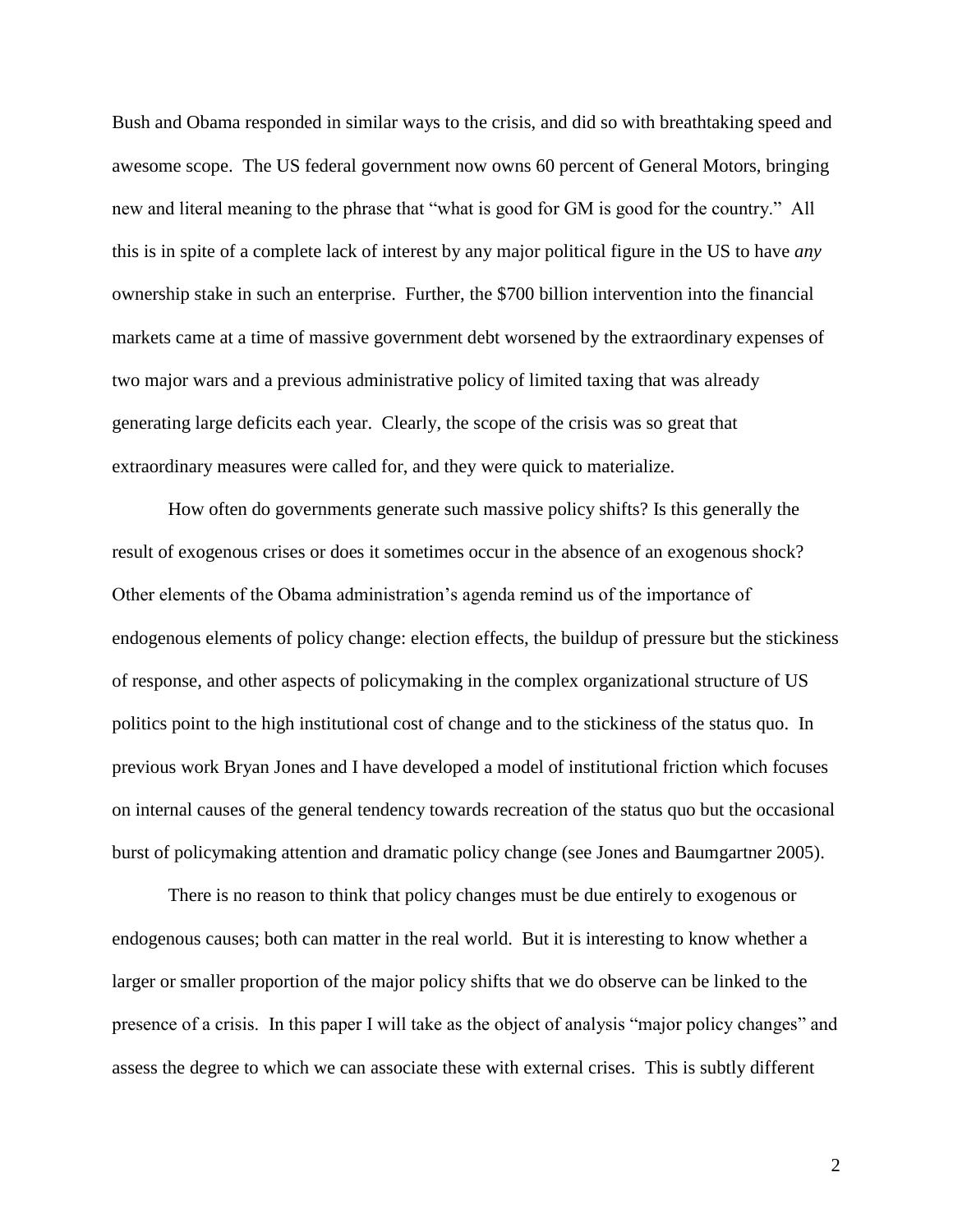from an approach which would study each identifiable crisis and ask what policy changes emerged from them. As John Kingdon (1995) has amply described, the presence of a crisis can open a "window of opportunity" during which policy entrepreneurs may attempt to push any number of new initiatives. The US response to the Soviet launch of Sputnik in 1957 included, for example, massive new programs to encourage science and technology education, and these were so broadly construed that they were the basis of across-the-board student loan and financial aid programs to encourage college attendance decades later. $<sup>2</sup>$  To the extent that the crises are</sup> many and their responses are unpredictable, these can be treated as endogenous in that they are a constant and predictable part of the system (that is, there will regularly be some crisis of some magnitude), and policy entrepreneurs can attempt to use them to justify policy changes that they already support. To the extent that the crisis are few and their effects directly attributable (e.g., a war causes defense spending to increase; a Hurricane causes emergency relief spending to increase), then these patterns should be obvious through historical tracing.

## **The Distribution of Annual Budget Changes at Different Levels of Aggregation**

This section presents a series of data on the same question aggregated in three ways: The entire US federal budget (one observation per year; also separating Defense v. non-Defense spending); by OMB "function"; and by OMB "subfunction." The Office of Management and Budget presents the annual budget in 19 major categories of spending (called "functions") and further breaks these down into smaller components, called "subfunctions." The Policy Agendas Project (PAP; [www.policyagendas.org\)](http://www.policyagendas.org/) makes available all these data and has revised the historical data

 $\overline{a}$ 

 $2 \text{ In } 1976$  as a freshman at the University of Michigan, I received a "National Defense Student" Act" loan (later renamed "National Direct Student Loan"); the NDSL program was created by act of Congress in 1958 as a direct result of the Sputnik launch. Thank you, Khrushchev; thank you, Eisenhower.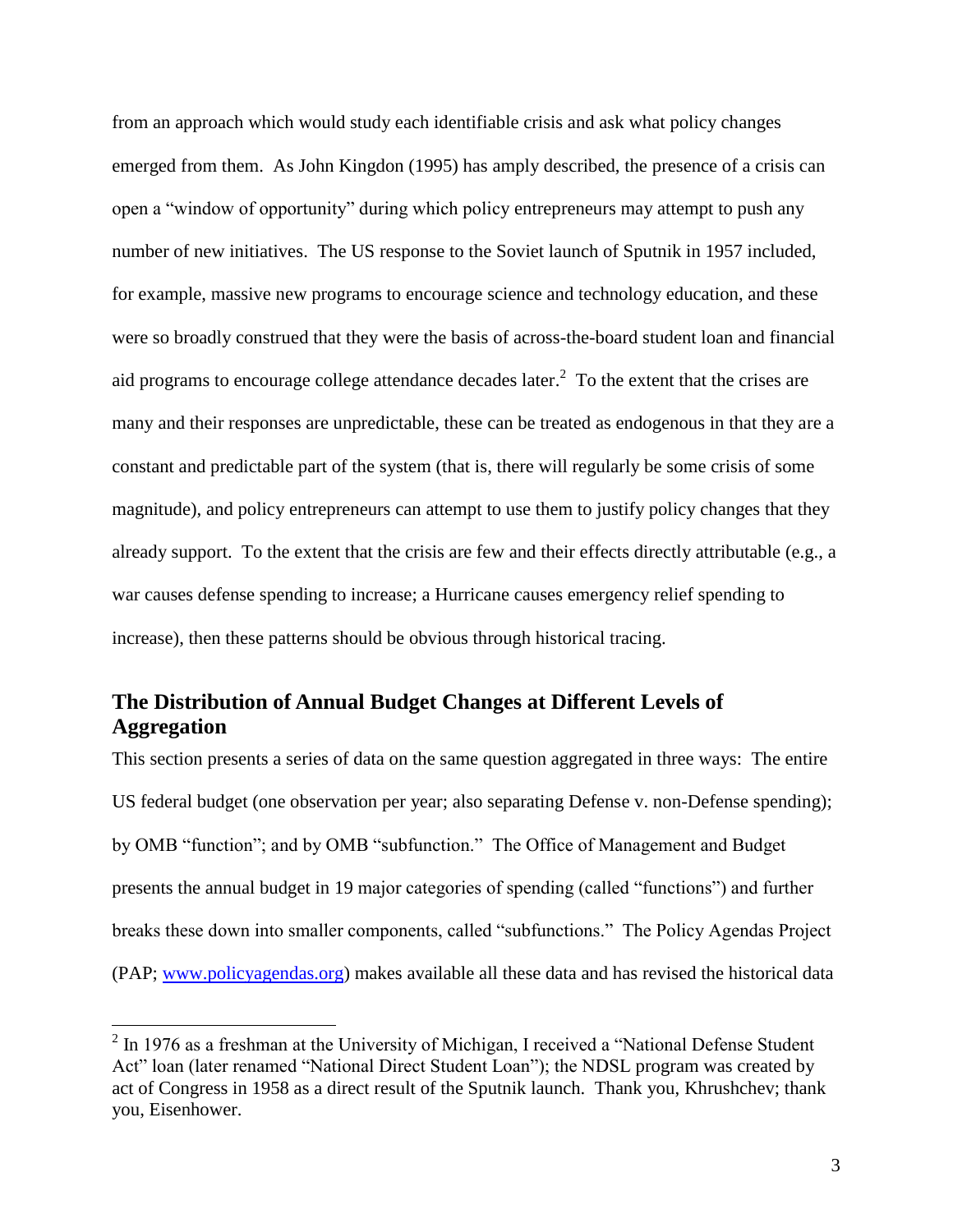back to 1947 to ensure consistency in the use of current OMB definitions of what the categories entail. (That is, any shifts in spending cannot be attributed to changes in OMB's classification system.)

#### *The Entire US Federal Budget, 1791-Present*

 $\overline{a}$ 

Figure 1 presents the trace of federal spending from 1791 to 1990 in billions of inflation-adjusted 1984 dollars. Figure 1a presents the raw numbers and 1b shows the same figures on a log scale to make the early period more discernible. Spending started at the equivalent of approximately \$4 million in 1791, reached \$10 million by 1799, \$50 million in 1847, surged from \$67 to \$475 million in 1862, then up to \$1.298 billion in 1865 before declining to \$521 million in 1866 and down to \$237 million in 1878. It remained in a period of slow growth until the outbreak of World War One when it moved from \$713 million in 1916 and, in annual increments, to \$1.954 billion, \$12.677 billion, and \$18.493 billion in 1918 before declining sharply to \$2.924 billion in 1925. The increase associated with World War Two was substantial as well, from \$6.765 billion in 1938 to a peak of \$98.303 billion in 1945. Spending reached the inflation-adjusted level of \$100 billion by 1962 and ended the series at \$1.056 trillion in 1988.<sup>3</sup>

#### (Insert Figure 1 about here)

A simple glance at the data, especially on the log scale, makes clear that dramatic adjustments are surprisingly common. Are these due to wars and similar massive shocks, do that have a more generic and self-contained explanation, or what is the mix? We can look at domestic and defense-related expenditures separately and do so in Figure 2.

#### (Insert Figure 2 about here)

 $3$  These data come from OMB historical files. I am in the midst of a project to update to the current period and to adjust them to a more recent budget year. The 2011 federal budget is now over \$3 trillion.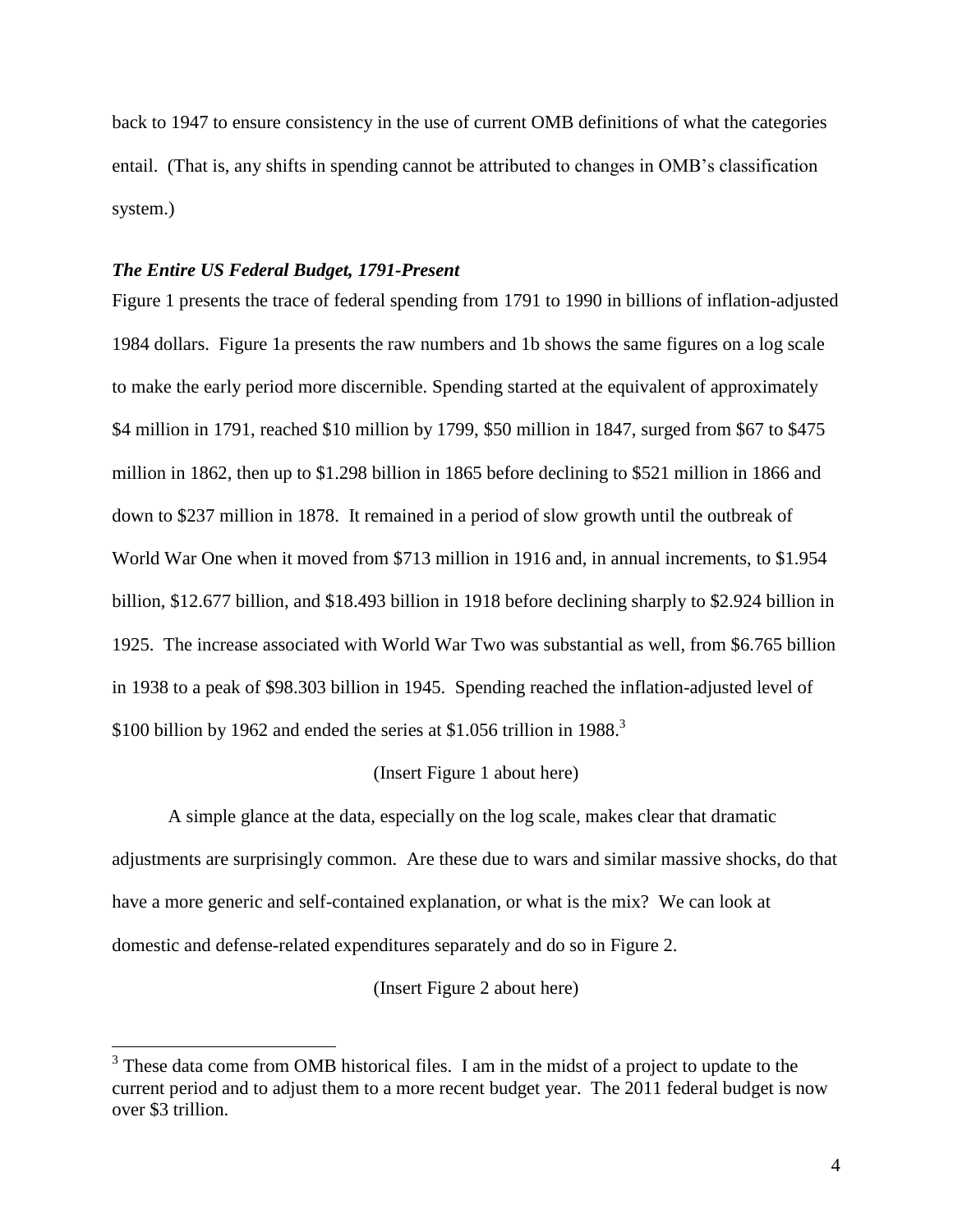We can easily calculate the percentage change in year-to-year expenditures. Figure 3 presents these data, which make it easier to see when the most dramatic shifts occur in the size of the entire US federal budget, and separately for defense and domestic spending.

#### (Insert Figure 3 about here)

Finally, Figure 4 presents a non-chronological way of looking at these data. Rather than looking over time and observing the periods when large and small shifts take place, this presentation simply shows the extreme level of volatility that characterizes these distributions. The histogram simply presents the number of years in which changes of each size have occurred. Kurtosis is a measure of the "peakedness" of the distribution, where a Normal distribution has, by definition, a Kurtosis of 3. (L-Kurtosis is a scale-free measure of the same concept ranging from zero to one, with a Normal value of 0.123; LK is less sensitive to individual outlying cases so is the preferred statistical measure of peakedness.) By looking at the peakedness of the distribution our attention is simultaneously drawn to the size of the "tails" – the number of extreme values. No matter which distribution we consider, it is clear that the US federal budget is an extreme distribution indeed. (For more details on this analysis and findings that the results are quite common across western countries, see Jones et al. 2009.)

#### (Insert Figure 4 about here)

Figure 4 shows that each of the series is associated with a "extreme-value" distribution which Bryan Jones and I have previously argued is emblematic of a punctuated-equilibrium pattern of policy change: An over-abundance of extremely small adjustments based on the previous year's base combined with a consistent presence of changes many standard deviations from the average. Further, these extreme values occur on both the positive and negative sides of the distribution, though they are more common on the positive side.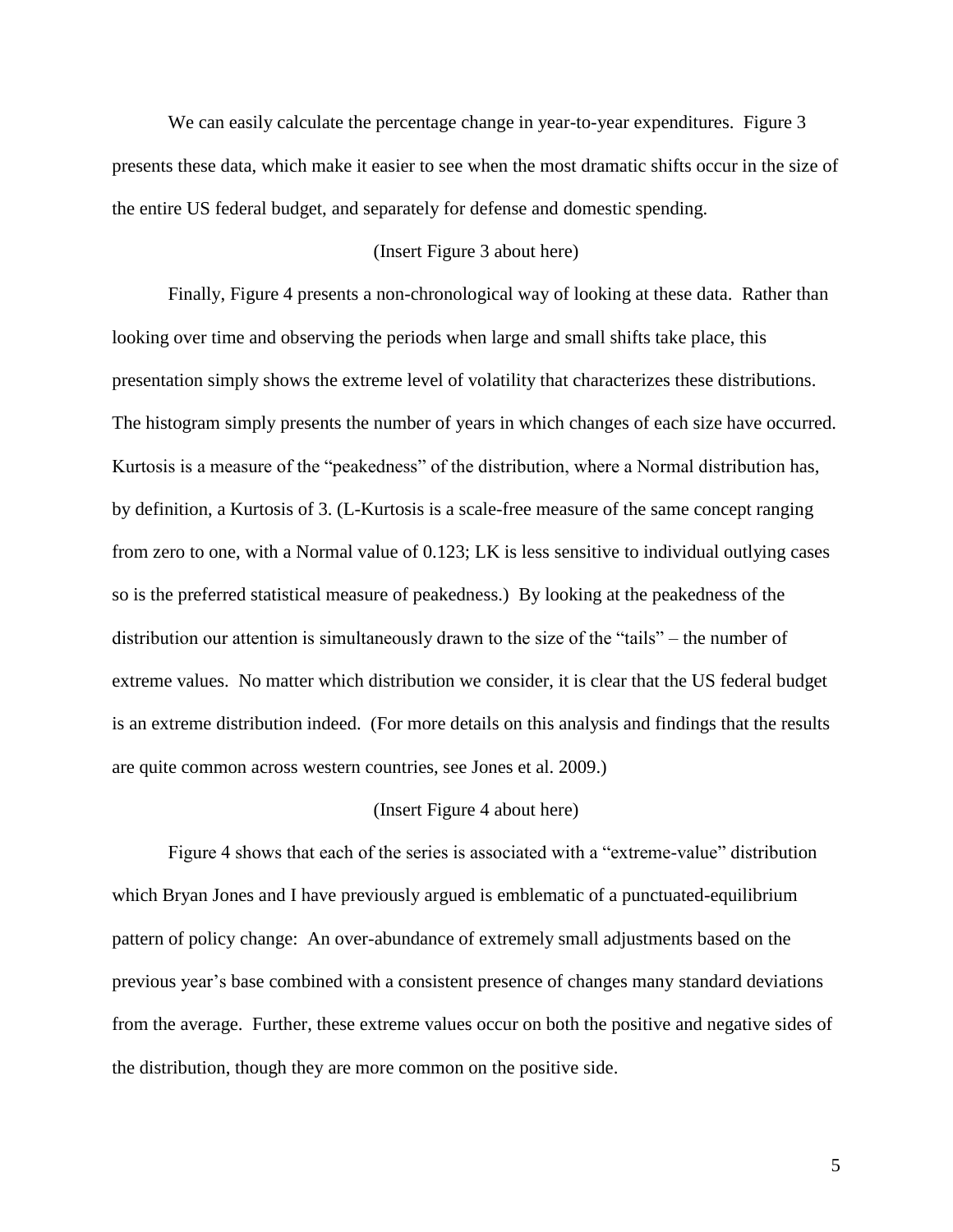The following sections present data similar to Figure 4 for two more detailed compilations of data covering only the post-World War Two period. After showing that the patterns in Figure 4 are common to all aggregations of data whether we consider the last 200 years or look with a finer-grained analysis at the last 60 years, the last section identifies the largest changes in each series in order to discover if a particularly high percentage of these changes seem to be associated with exogenous crises.

#### *OMB Functions and Subfunctions*

The OMB divides federal spending into 19 major functional categories (see Table A1), of which two are financial. Figure 5 shows the annual percentage change calculated over all available data from 1947 to 2008 for 17 categories of functional spending (that is, excluding financial transactions). The data are similar to those presented in Figure 4, but rather than a single observation per year, 17 series are combined, with annual percentage changes calculated for each series for each year. Figure 6 presents the same data broken down into the finer "subfunction" categories. Table A2 shows the breakdown of these categories, of which 66 non-financial ones are used here.

#### (Insert Figures 5 and 6 about here)

The trends made apparent in Figure 4 are confirmed in Figures 5 and 6 but on a much larger empirical base. The similar characteristics of the data series even at different levels of aggregation suggests a "scale-free" series (see for example Bak 1996, Sornette 2000, or Barabasi 2005 for discussions of this concept, common in the study of complexity). While it is clear that many of the huge shifts in overall spending patterns at the highest level of aggregation seem to be due to wars, the same may not be true at lower levels of aggregation. Further, the data in Figure 4 do not suggest that exogenous events are the main movers of all large budget changes;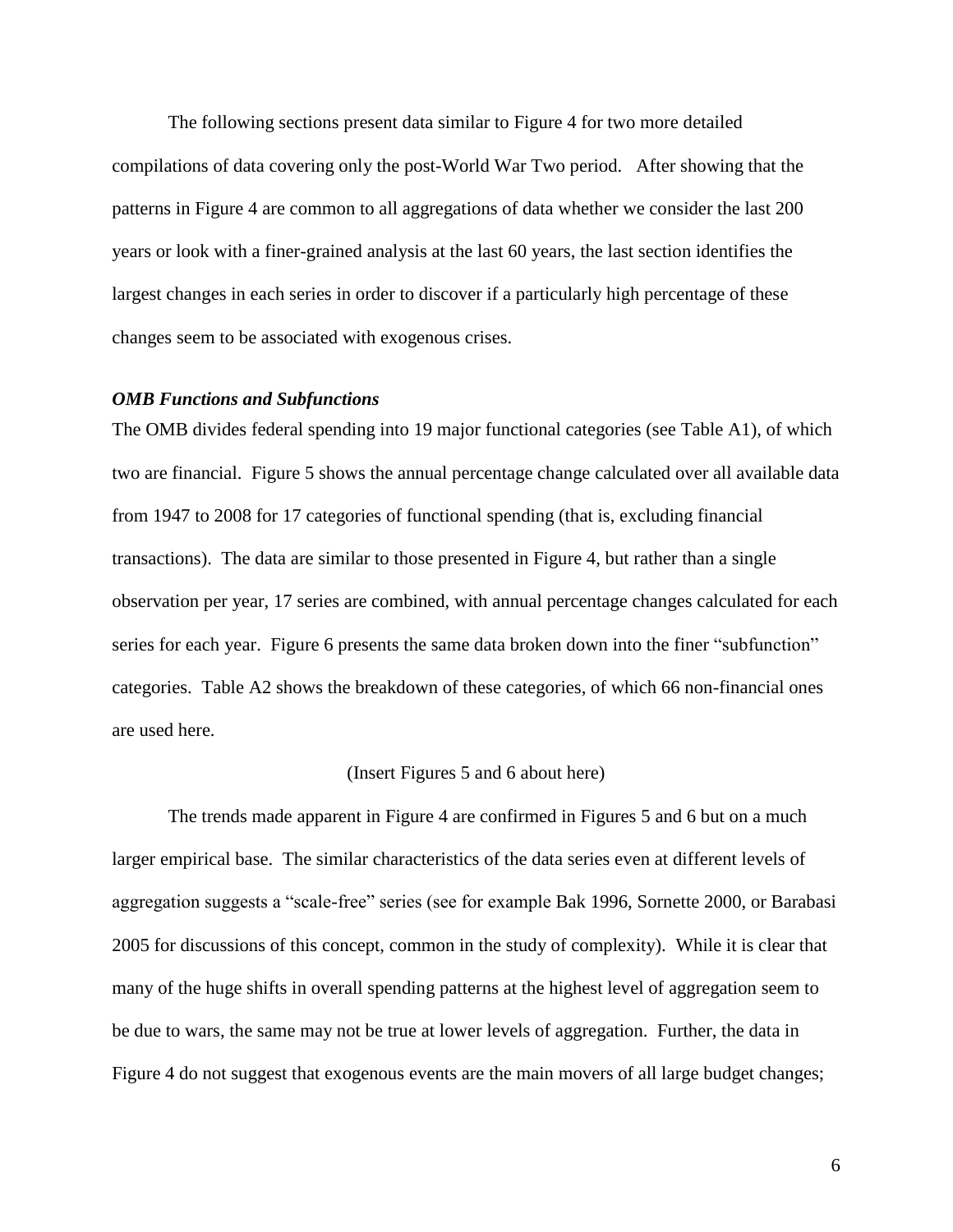domestic spending was greatly affected by the Civil War and by World War One but not so much by World War Two, for example. In the next section we look at the most extreme outliers from Figures 4 through 6.

#### **The Timing and Policy Areas of Dramatic Policy Change**

Table 1 presents the twenty largest budget increases and decreases in overall federal spending from Figure 4 and Tables 2 and 3 present similar analyses for the OMB functions and subfunctions presented in Figures 5 and 6.

#### (Insert Table 1 about here)

Glancing at Table 1 suggests the importance of war. The US was born in war and has been at war for large parts of its history: in 1775-83 (War of Independence); 1812-15 (Great Britain); 1846-48 (Mexico); 1861-65 (Civil War); 1917-19 (World War I), 1942-45 (World War II); 1950-53 (Korea); 1965-73 (Vietnam); 1990-91 (Iraq) and from 2003 to present (Iraq and Afghanistan). Most of the extreme values listed in Table 1 are during times of major war, though it is worth noting that all wars are not associated with the kinds of huge shifts as were seen during the Civil War and especially World War One. The massive expansions of the size of the US federal government associated with these mobilizations had permanent impacts on the size of the state, but most wars have not affected the overall size of the federal budget. The Reagan-era defense build-up based on the Cold War also shows the ability of government leaders to use an outside threat to justify massive spending increases even in the absence of "troops on the ground" (see Jones and Baumgartner 2005 for a discussion and demonstration of this effect).

(Insert Tables 2 and 3 about here)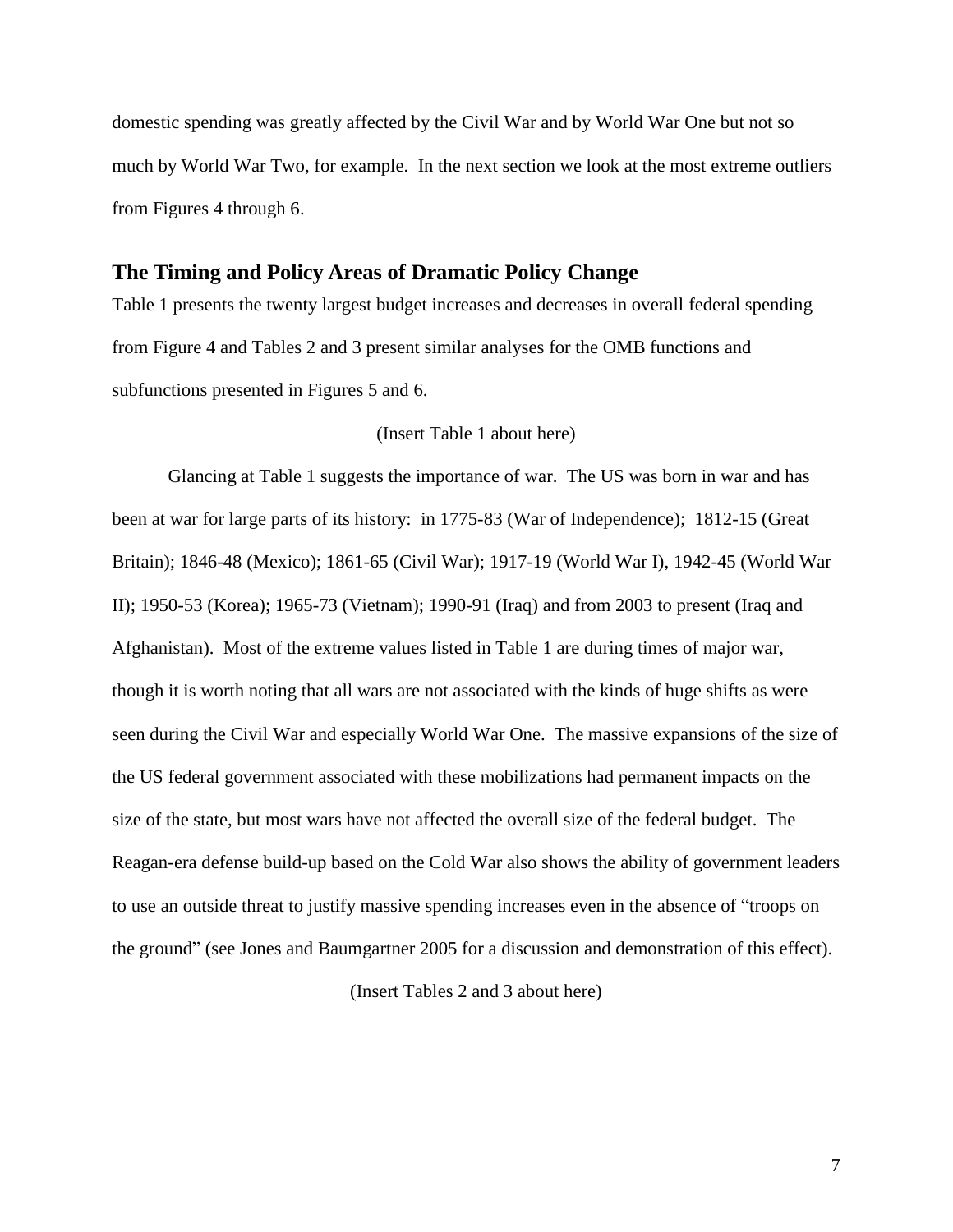Table 2 shows similar data for the biggest increases and decreases listed in Figure 5, by OMB functional category; Table 3 shows similar data for the subfunctional categories presented in Figure 6.

It is clear from Figures 1 and 2 that the post-1947 period has been relatively stable in terms of massive budgetary shifts of the scale that affected the entire US government in earlier periods of history. Are the punctuations we observe in the budget in this more recent period caused by obvious external shocks? The list presented in Tables 2 and 3 suggest perhaps not.

## **Toward an Analysis of Endogenous and Exogenous Causes of Policy Change** This paper provides perhaps a roadmap for an analysis if not an answer to the question of the

relative roles of exogenous and endogenous cases of policy change. If crises often lead to dramatic government response, so too do dramatic policy changes sometimes come in the absence of crisis, and are crises sometimes used to justify a policy shift that a political leader wishes to make. It is hard to find the crisis that lead to the 300 percent increase in the Medicare budget in 1967 or some of the other shifts apparent in the data presented here. On the other hand, we need to take care with these analyses since single yearly changes could simply reflect volatility in a budget series, not a permanent shift in priorities. More detailed analyses in progress and similar findings across a range of public budgets (see Jones et al. 2009) suggests that the patterns of dramatic shifts shown here are not peculiar to the US. Further, the obvious effects of major wars early in the development of the US government have not been followed by similar effects in more recent decades, and each previous war did not produce huge shifts in spending patterns. We should look both for external causes of policy shifts and for the internal determinants of it. Bryan Jones and I have suggested that a model of "friction" based on simple ideas of bounded rationality can explain much of what we observe. Governments under-respond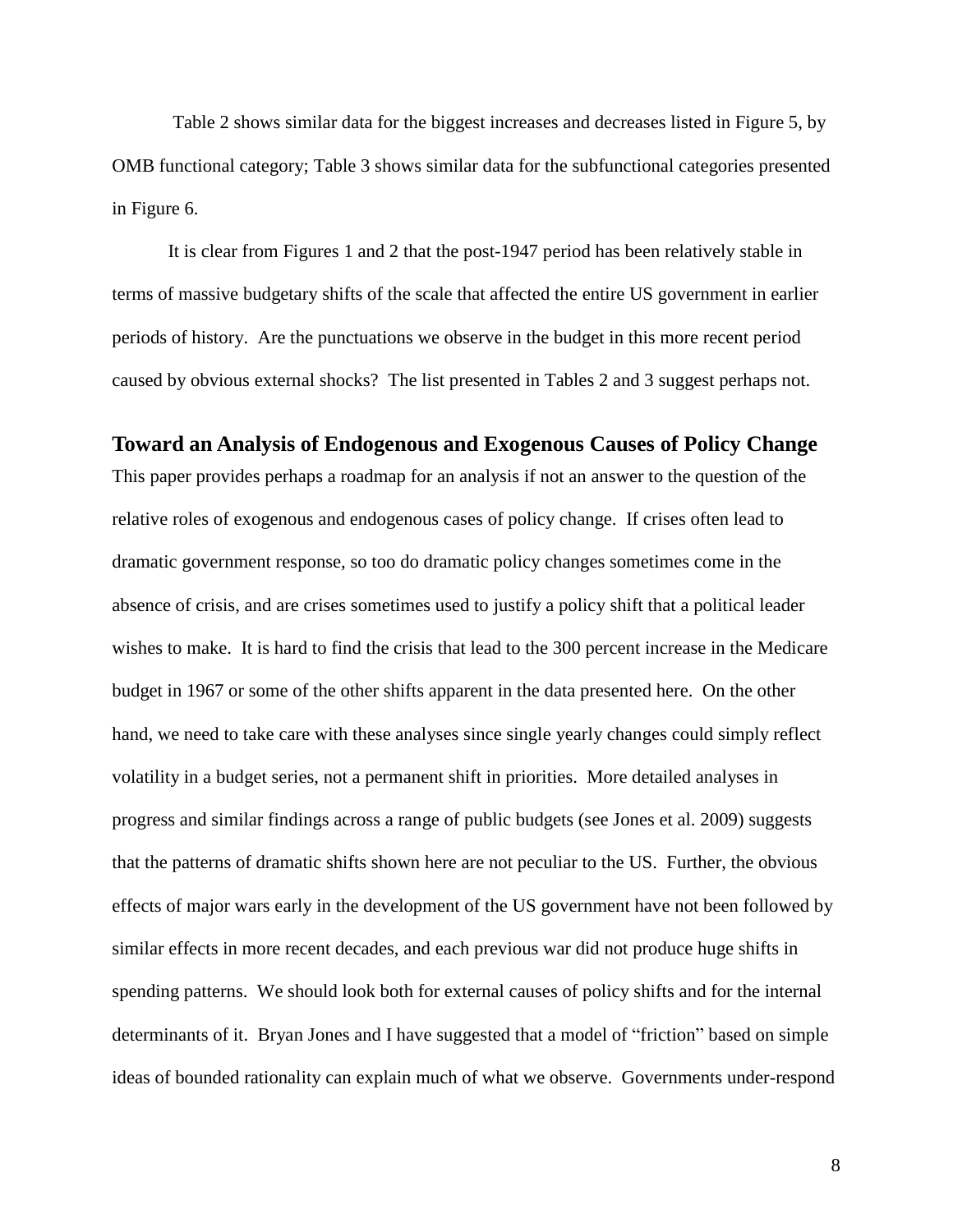to changing signals in the environment as long as those signals are under some threshold of urgency. Over this threshold, on the other hand, they can seize the opportunity to make dramatic changes to their spending and policy priorities. External shocks may provide the excuse to make these changes, but the accumulation of pressure from previous inattention to a pressing policy can also produce the impetus. As we look at President Obama's initiatives on health care, immigration, and climate change, it is clear that dramatic shifts can sometimes be more due to a history of ignoring a problem than to the sudden appearance of an external shock. To understand the nature of government response to crisis, we need to understand the relative importance of outside shocks and internal dynamics and how external shocks can be used for other purposes. Of course, some shocks do indeed lead to straightforward and predictable responses. Understanding the relative mix of these causes of dramatic policy change should be the object of continued research.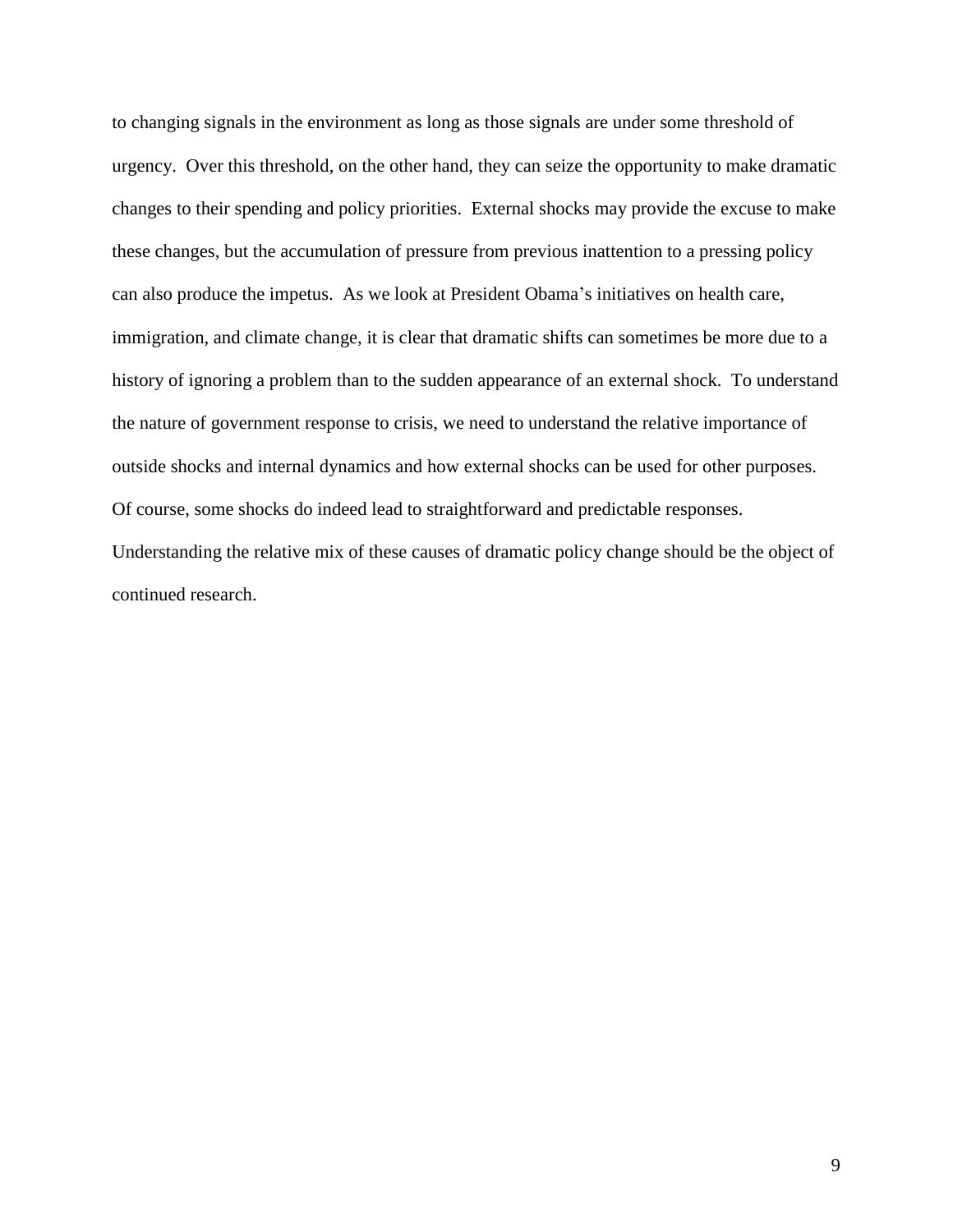## **References**

Bak, Per. 1996. *How Nature Works: The Science of Self-Organized Criticality.* New York: Copernicus.

Barabasi, Albert-Laszlo. 2005. *Linked*. New York: Penguin.

- Jones, Bryan D., and Frank R. Baumgartner. 2005. *The Politics of Attention: How Government Prioritizes Problems*. Chicago: University of Chicago Press.
- Jones, Bryan D., Frank R. Baumgartner, Christian Breunig, Christopher Wlezien, Stuart Soroka, Martial Foucault, Abel François, Christoffer Green-Pedersen, Peter John, Chris Koski, Peter B. Mortensen, Frédéric Varone, and Stefaan Walgrave. 2009. A General Empirical Law for Public Budgets: A Comparative Analysis. *American Journal of Political Science* 53, 4 (October): 855–73.
- Kingdon, John W. 1995. *Agendas*, *Alternatives, and Public Policies*. 2d ed. New York: HarperCollins.

Sornette, Didier. 2000. *Critical Phenomena in Natural Sciences.* Berlin: Springer.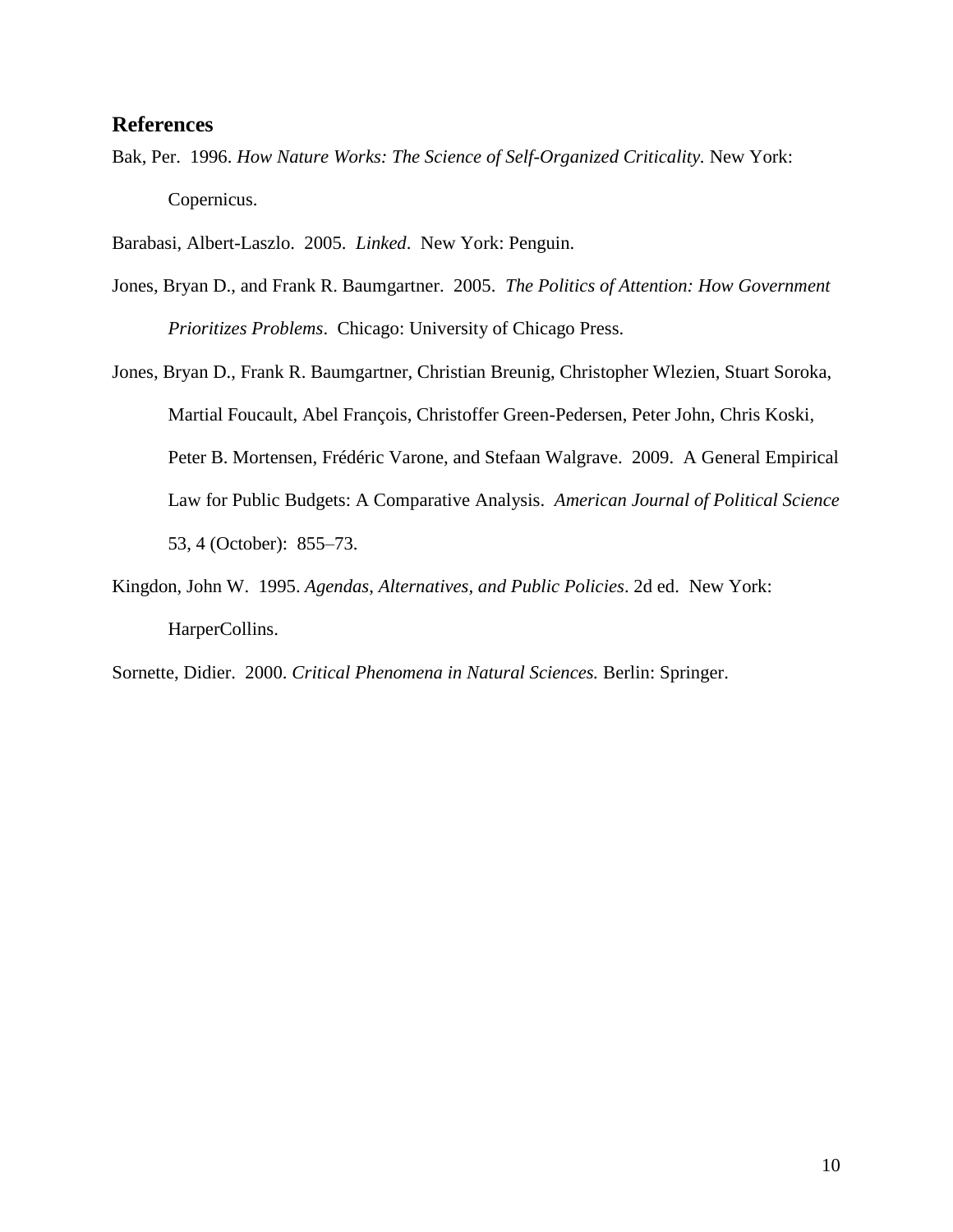## **Tables and Figures**

| Declines |          | Increases |        |
|----------|----------|-----------|--------|
| Year     | Change   | Year      | Change |
| 1920     | $-65.62$ | 1836      | 72.22  |
| 1866     | $-59.86$ | 1794      | 75.00  |
| 1843     | $-52.00$ | 1844      | 83.33  |
| 1946     | $-38.63$ | 1847      | 103.57 |
| 1947     | $-35.48$ | 1943      | 133.18 |
| 1922     | $-35.03$ | 1812      | 150.00 |
| 1867     | $-31.29$ | 1942      | 156.79 |
| 1817     | $-29.03$ | 1917      | 174.05 |
| 1796     | $-25.00$ | 1918      | 548.77 |
| 1848     | $-21.05$ | 1862      | 608.96 |

Table 1. Ten largest increases and decreases in US Federal outlays, 1791-1988

Note: See Figures 1 through 4 for source information.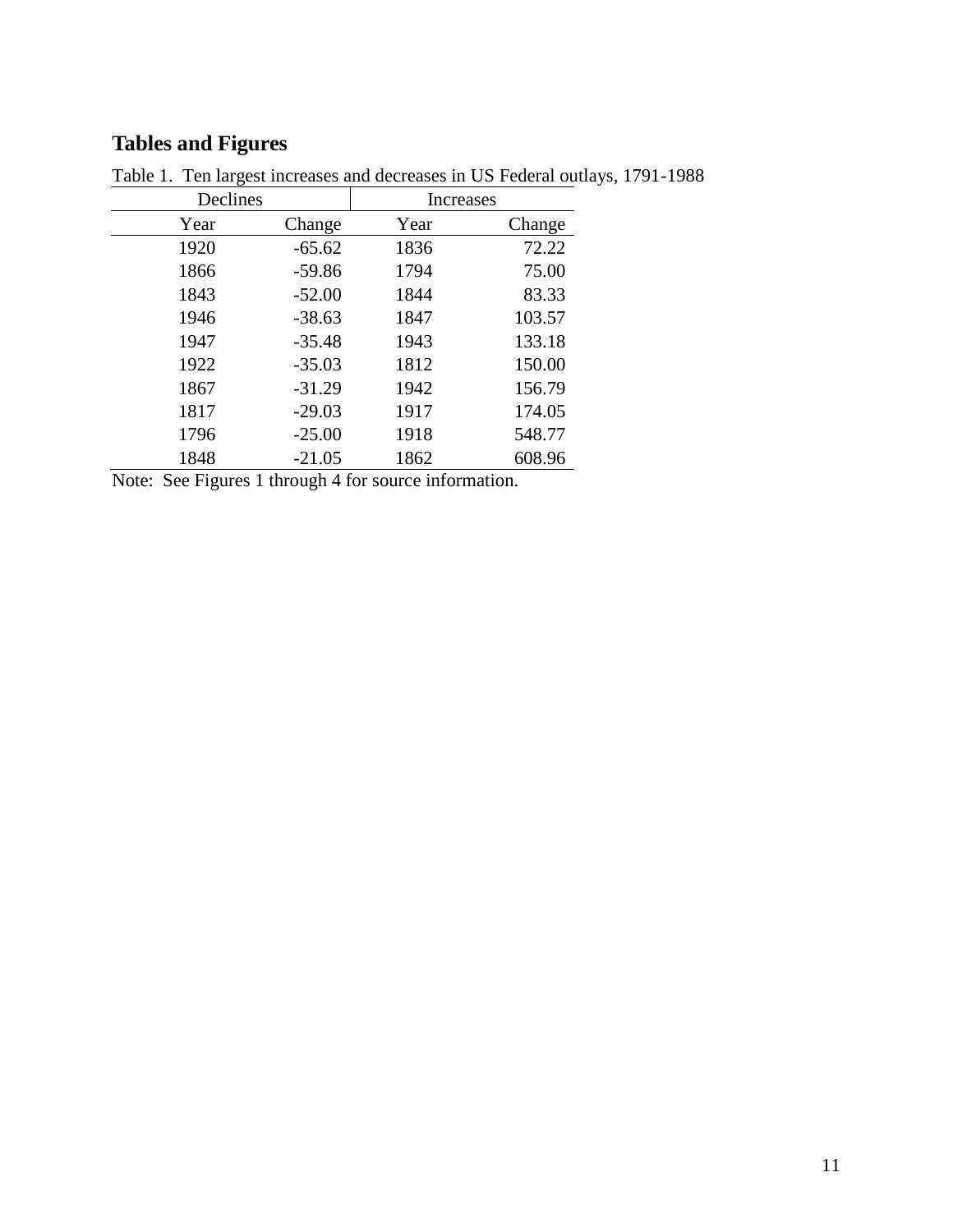|      |                  |                          |        | Percent  |
|------|------------------|--------------------------|--------|----------|
| Year | <b>OMB</b> Topic | Description              | Amount | Change   |
| 2008 | 370              | Commerce                 | 218234 | 2024.14  |
| 1956 | 450              | Community Dev.           | 2456   | 1454.43  |
| 1950 | 270              | Energy                   | 4490   | 1025.31  |
| 1961 | 450              | Community Dev.           | 18470  | 774.11   |
| 1950 | 450              | Community Dev.           | 1267   | 682.10   |
| 1950 | 370              | Commerce                 | 34797  | 589.05   |
| 2008 | 270              | Energy                   | 4222   | 538.73   |
| 1976 | 270              | Energy                   | 47210  | 489.76   |
| 2004 | 270              | Energy                   | 3571   | 465.93   |
| 2005 | 450              | Community Dev.           | 91890  | 351.39   |
| 1954 | 350              | Agriculture              | 20860  | 331.44   |
| 1974 | 400              | Transportation           | 69064  | 297.77   |
| 1963 | 450              | Community Dev.           | 6069   | 296.41   |
| 1967 | 571              | Medicare                 | 19293  | 294.46   |
| 1965 | 450              | Community Dev.           | 5820   | 288.26   |
| 1980 | 270              | Energy                   | 92959  | 278.42   |
| 1950 | 350              | Agriculture              | 17548  | 276.08   |
| 1967 | 370              | Commerce                 | 44737  | 246.15   |
| 1979 | 350              | Agriculture              | 23465  | 236.32   |
| 2002 | 270              | Energy                   | 469    | 232.62   |
|      |                  |                          |        |          |
| 1955 | 450              | Community Dev.           | 158    | $-93.53$ |
| 1962 | 450              | Community Dev.           | 1531   | $-91.71$ |
| 1951 | 350              | Agriculture              | 2980   | $-83.02$ |
| 1998 | 270              | Energy                   | 375    | $-82.74$ |
| 1972 | 370              | Commerce                 | 12738  | $-80.03$ |
| 1993 | 370              | Commerce                 | 14948  | $-77.85$ |
| 1951 | 370              | Commerce                 | 7711   | $-77.84$ |
| 2006 | 270              | Energy                   | 317    | $-77.29$ |
| 1964 | 450              | Community Dev.           | 1499   | $-75.30$ |
| 1981 | 270              | Energy                   | 24621  | $-73.51$ |
| 1969 | 370              | Commerce                 | 10401  | $-72.07$ |
| 1968 | 270              | Energy                   | 2235   | $-71.18$ |
| 1995 | 370              | Commerce                 | 11206  | $-69.80$ |
| 1959 | 450              | Community Dev.           | 715    | $-69.21$ |
| 1984 | 350              | Agriculture              | 21423  | $-67.69$ |
| 1959 | 370              | Commerce                 | 9185   | $-67.54$ |
| 1961 | 270              | Energy                   | 2181   | $-65.33$ |
| 2006 | 450              | Community Dev.           | 32782  | $-64.32$ |
| 1976 | 300              | <b>Natural Resources</b> | 17867  | $-61.95$ |
| 1977 | 270              | Energy                   | 18267  | $-61.31$ |

Table 2: Highest Percentage Increases and Decreases, 1947-2008 OMB Functions

Note: The table excludes financial functions, trust fund subfunctions, lagged amounts less than 100, and amounts less than zero.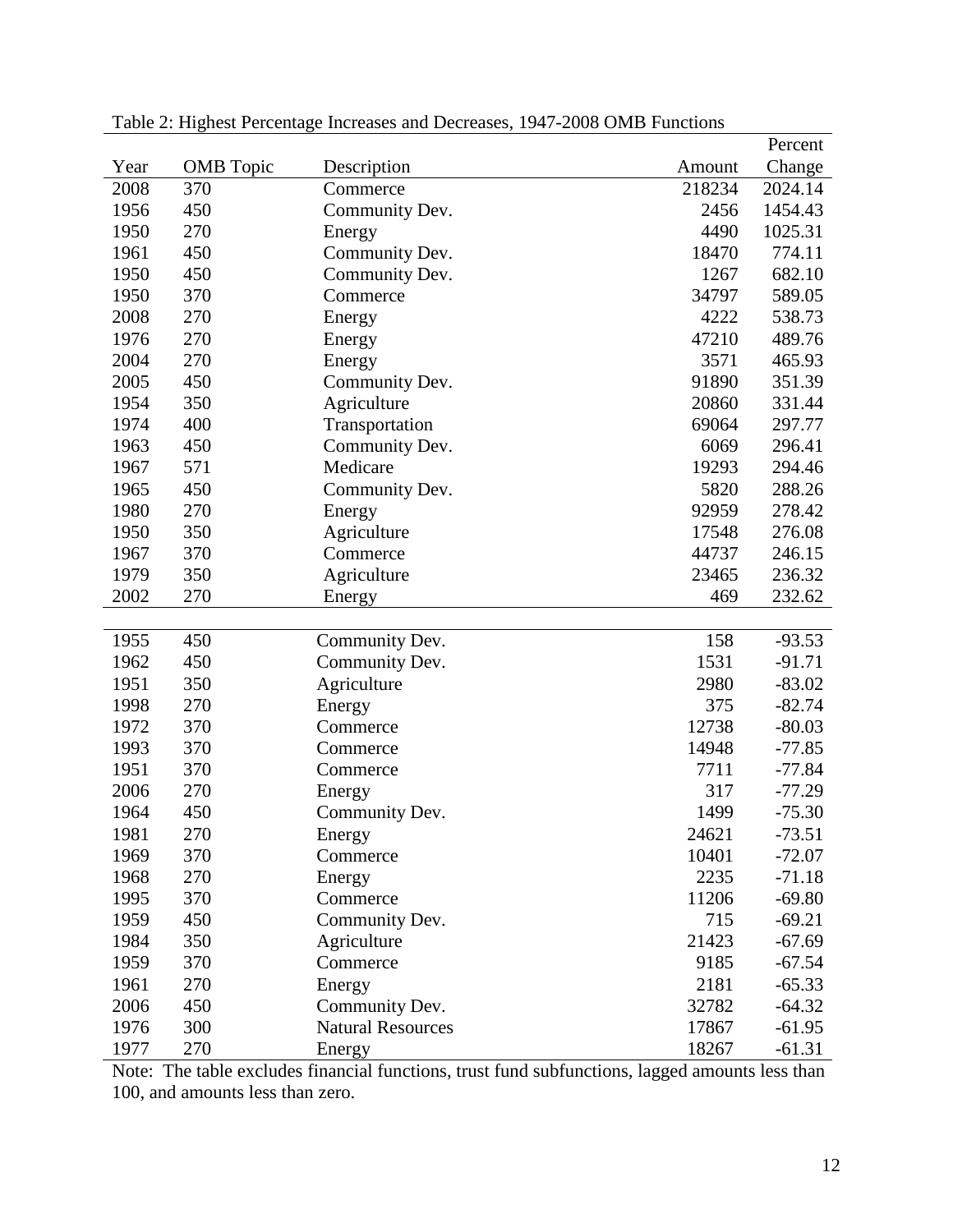|      |                  |                                   |              | Percent  |
|------|------------------|-----------------------------------|--------------|----------|
| Year | <b>OMB</b> Topic | Description                       | Amount       | Change   |
| 1999 | 0517             | DOD-Other                         | 5582         | 4551.67  |
| 1965 | 451              | <b>Community Development</b>      | 4831         | 3532.33  |
| 1974 | 401              | <b>Ground Transportation</b>      | 56638        | 2433.01  |
| 1962 | 0517             | DOD-Other                         | 3312         | 1814.45  |
| 1968 | 505              | Other labor services              | 3895         | 1571.67  |
| 1973 | 806              | General purpose fiscal assistance | 34888        | 1562.13  |
| 1967 | 702              | Veterans education and training   | 3257         | 1316.09  |
| 1966 | 0517             | DOD-Other                         | 8076         | 1309.42  |
| 1955 | 504              | <b>Training and Employment</b>    | 2133         | 1241.51  |
| 1950 | 271              | Energy supply                     | 4490         | 1025.31  |
| 1950 | 151              | Intl dev. and hum. assistance     | 1956         | 814.02   |
| 1961 | 451              | <b>Community Development</b>      | 16744        | 696.95   |
| 1957 | 453              | Disaster Relief and insurance     | 3208         | 682.44   |
| 2005 | 453              | Disaster Relief and insurance     | 82798        | 651.00   |
| 1980 | 271              | Energy supply                     | 93801        | 585.83   |
| 1971 | 372              | Postal service                    | 54314        | 581.40   |
| 1975 | 604              | <b>Housing Assistance</b>         | 148220       | 570.71   |
| 1978 | 274              | Emergency energy preparedness     | 8613         | 568.71   |
| 1973 | 453              | Disaster Relief and insurance     | 2338         | 566.10   |
| 2008 | 372              | Postal service                    | 4186         | 534.24   |
|      |                  |                                   |              |          |
| 1991 | 453              | Disaster Relief and insurance     | $\mathbf{1}$ | $-99.96$ |
| 1998 | 0517             | DOD-Other                         | 120          | $-98.47$ |
| 1962 | 451              | <b>Community Development</b>      | 296          | $-98.23$ |
| 1951 | 604              | <b>Housing Assistance</b>         | 114          | $-97.95$ |
| 1955 | 451              | <b>Community Development</b>      | 92           | $-96.18$ |
| 1986 | 274              | Emergency energy preparedness     | 194          | $-94.64$ |
| 1958 | 453              | Disaster Relief and insurance     | 198          | $-93.83$ |
| 1976 | 304              | Pollution control and abatement   | 2129         | $-92.40$ |
| 1973 | 401              | <b>Ground Transportation</b>      | 2236         | $-91.34$ |
| 2006 | 453              | Disaster Relief and insurance     | 7416         | $-91.04$ |
| 1977 | 152              | Intl. Security Assistance         | 1957         | $-90.36$ |
| 1948 | 504              | <b>Training and Employment</b>    | 84           | $-89.95$ |
| 1972 | 372              | Postal service                    | 5848         | $-89.23$ |
| 1964 | 0517             | DOD-Other                         | 622          | $-89.14$ |
| 1951 | 351              | Farm Income Stabilization         | 1928         | $-88.25$ |
| 1968 | 152              | <b>Intl. Security Assistance</b>  | 1560         | $-86.68$ |
| 1948 | 054              | Defense related activities        | 38           | $-86.23$ |
| 1981 | 271              | Energy supply                     | 15062        | $-83.94$ |
| 2007 | 372              | <b>Postal Service</b>             | 660          | $-83.48$ |
| 1964 | 452              | Area and Regional Development     | 977          | $-82.82$ |

Table 3: Highest Percentage Increases and Decreases, 1947-2008 OMB Subfunctions

Note: The table excludes financial functions, trust fund subfunctions, lagged amounts less than 100, and amounts less than zero.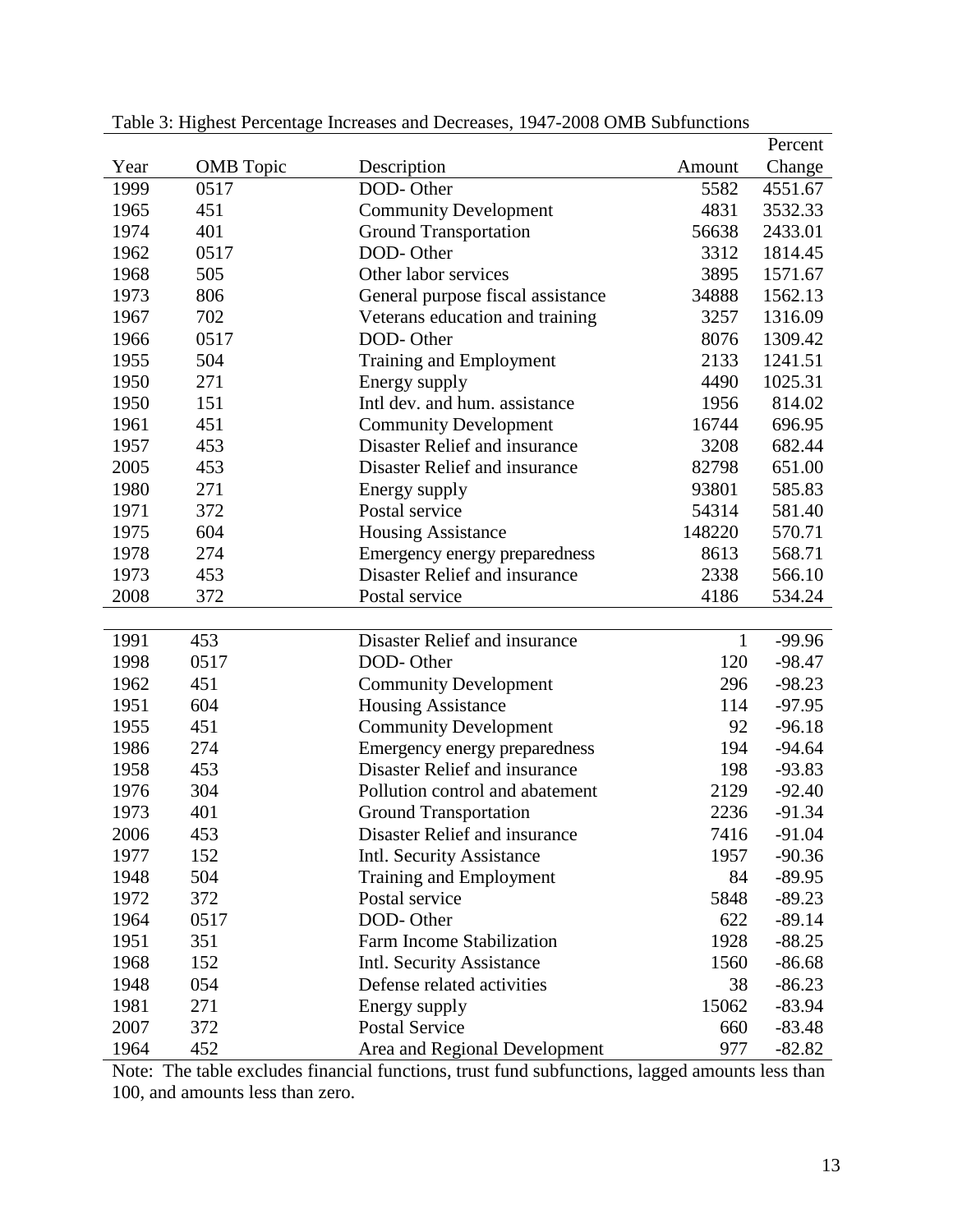Figure 1. US Federal Spending, 1791-1988







Note: "Outlays" in Figure 1 are the sum of defense and domestic outlays, presented in Figure 2.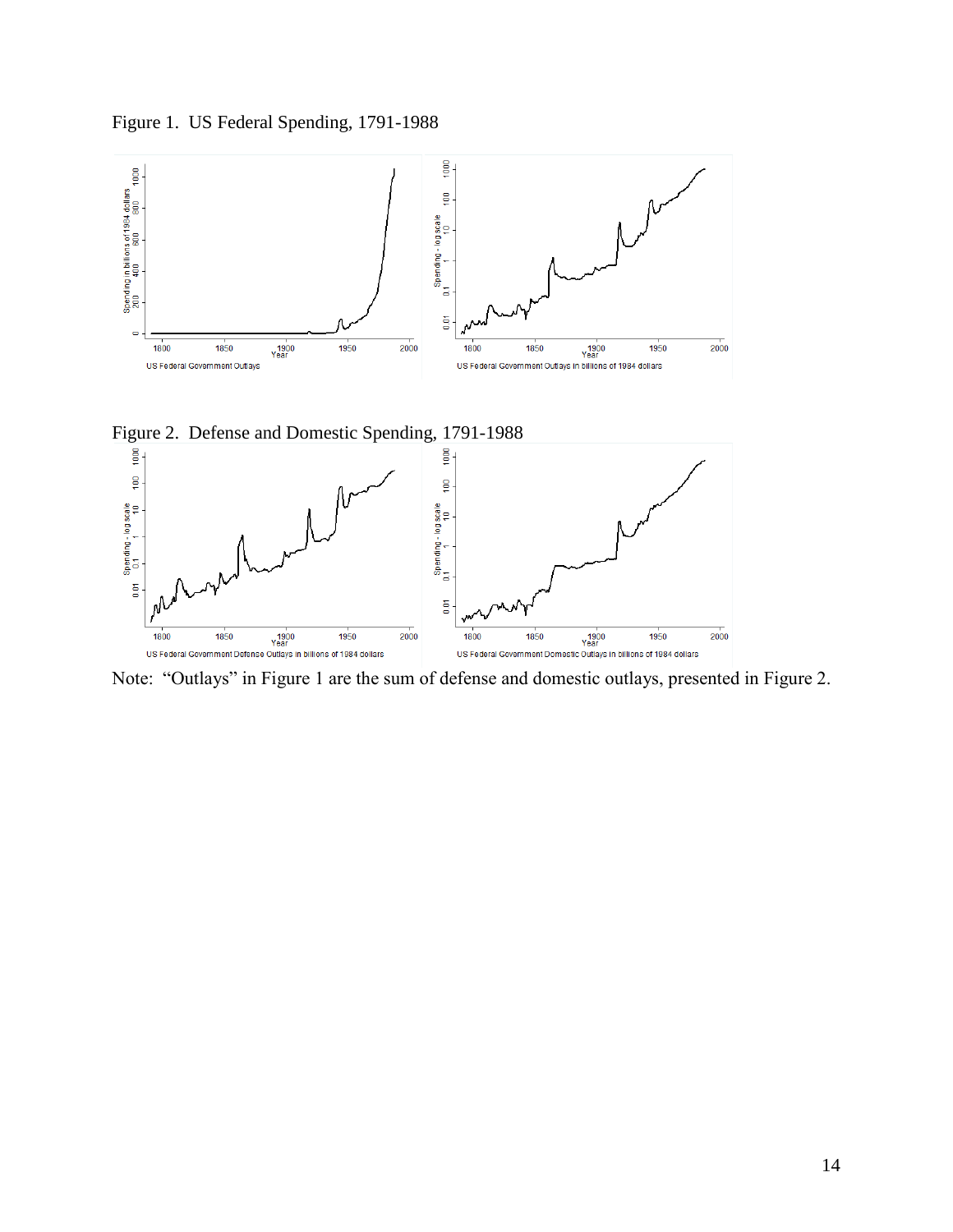



- Note: Extremely high values are clustered at +100 percent in order to make the graphs more legible. For each of the series, these values have been changed:
- Total outlays: 1862 (609), 1918 (549), 1917 (174) 1942 (157), 1812 (150), 1943 (133), 1847 (104)
- Defense: 1862 (1134), 1918 (896), 1812 (295), 1942 (266), 1941 (246), 1943 (176), 1847 (168), 1794 (139), 1798 (138)

Domestic: 1918 (389), 1917 (255), 1844 (120), 1849 (100)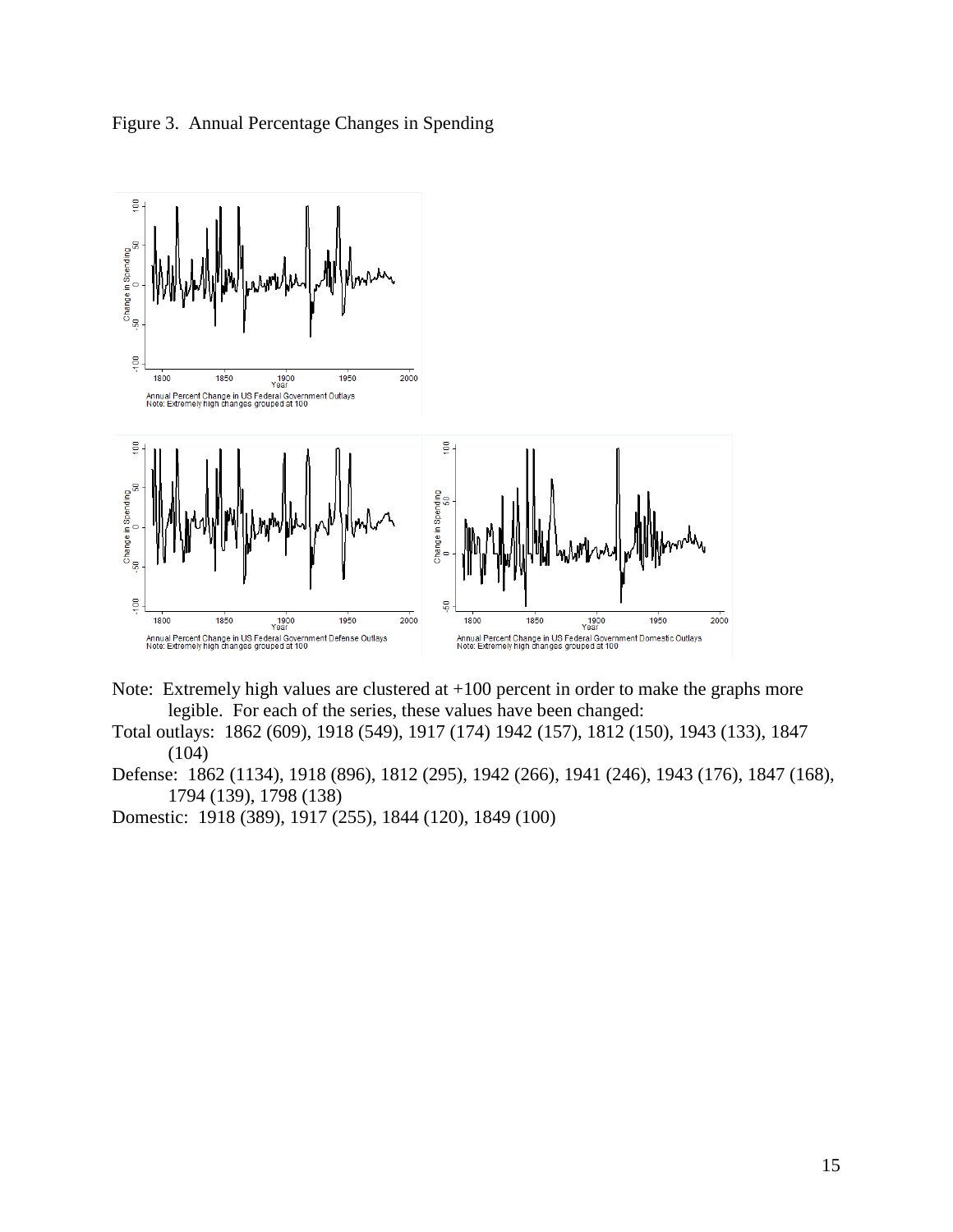

Figure 4. Distribution of budget changes, US federal government 1791-1988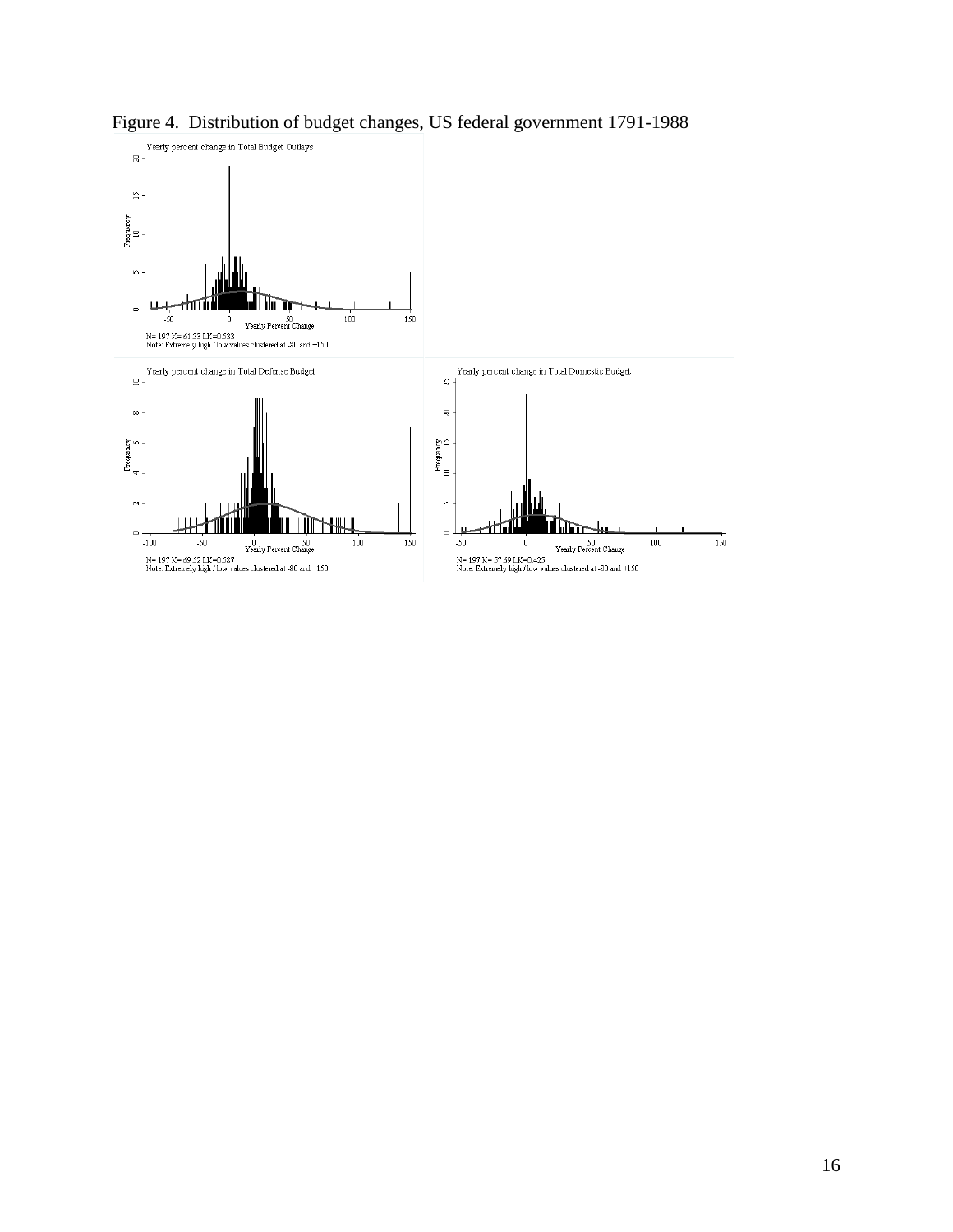



Figure 6. Distribution of budget changes, OMB subfunctions, 1947-2008

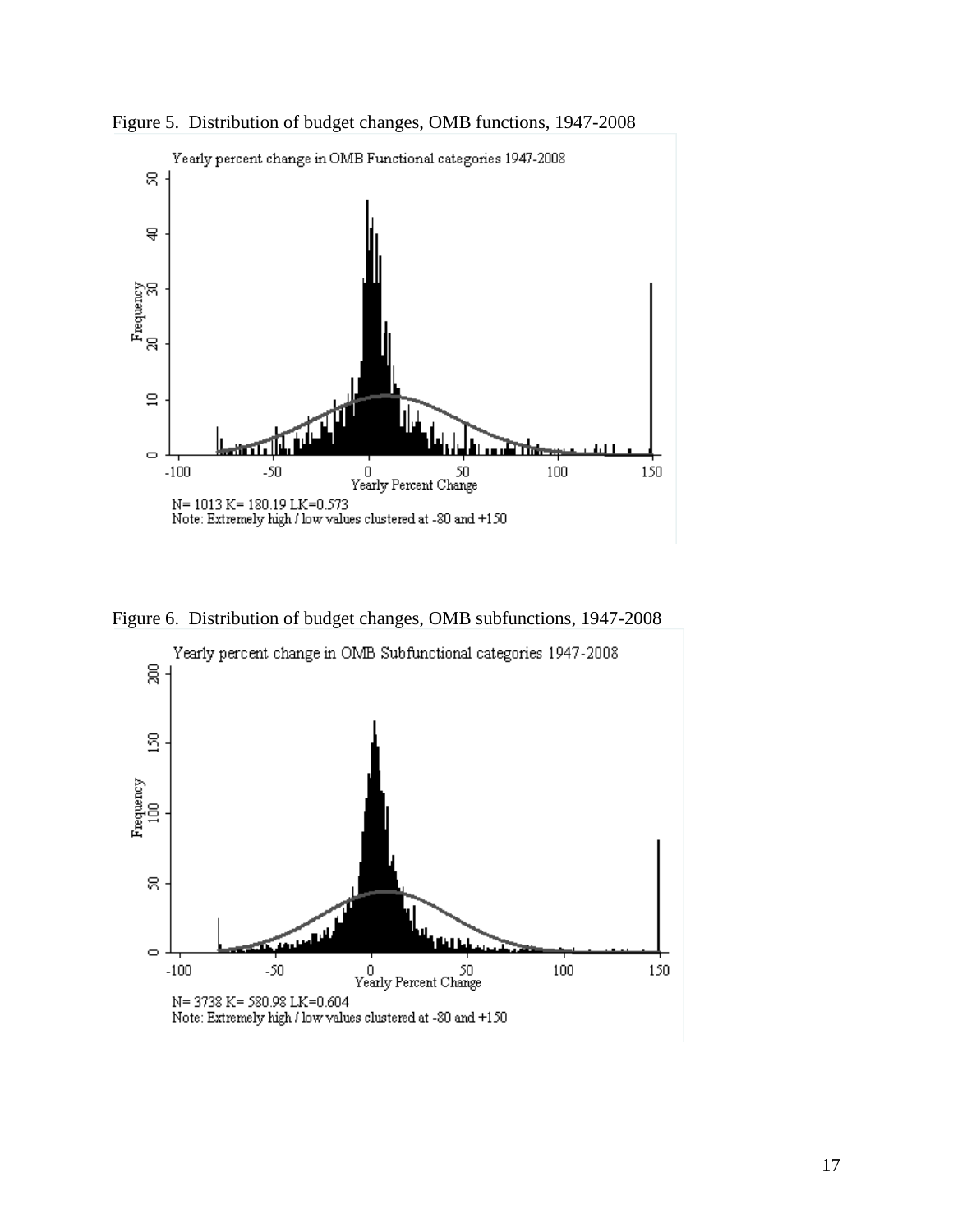# **Appendix**

|      | Table A1. OMB Budget Functions.        |
|------|----------------------------------------|
|      | Topic Description                      |
|      | 050 National Defense                   |
|      | 150 International Affairs              |
|      | 250 General Science, Space, Technology |
|      | 270 Energy                             |
|      | 300 Natural Resources & Environment    |
|      | 350 Agriculture                        |
|      | 370 Commerce and Housing Credit        |
|      | 400 Transportation                     |
| 450  | Community & Regional Development       |
|      | 500 Education                          |
|      | 550 Health                             |
|      | 571 Medicare                           |
|      | 600 Income Security                    |
|      | 651 Social Security                    |
|      | 700 Veterans Affairs                   |
|      | 750 Administration of Justice          |
|      | 800 General Government                 |
|      | 900 Net Interest                       |
| 950  | <b>Offsetting Receipts</b>             |
| 1000 | Total                                  |

Note: our analysis excludes topics 900, 950, and 1000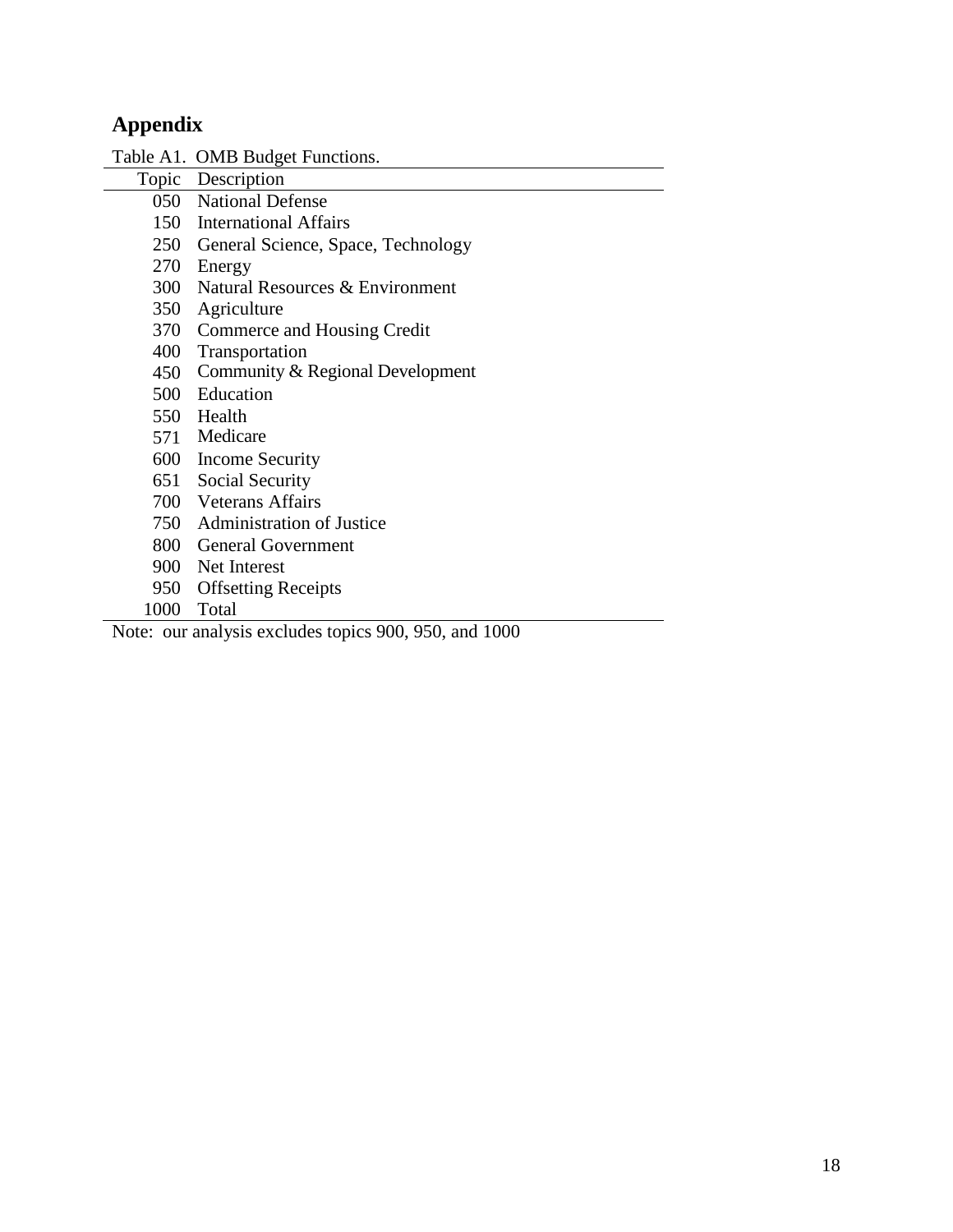| Topic | Category       | Description                                           |
|-------|----------------|-------------------------------------------------------|
| 511   | 3              | DOD - Military Personnel                              |
| 512   | 3              | <b>DOD</b> - Operation and Maintenance                |
| 513   | 3              | <b>DOD</b> - Procurement                              |
| 514   | 3              | DOD - Research, Development, Testing and Evaluation   |
| 515   | 3              | <b>DOD</b> - Military Construction                    |
| 516   | $\mathfrak{Z}$ | <b>DOD</b> - Family Housing                           |
| 517   | 3              | DOD - Other                                           |
| 500   | 5              | <b>Trust Fund</b>                                     |
| 530   | 3              | Atomic energy defense activities                      |
| 540   | $\overline{3}$ | Defense-related activities                            |
| 1510  | 3              | International development and humanitarian assistance |
| 1520  | 3              | International security assistance                     |
| 1530  | 3              | Conduct of foreign affairs                            |
| 1540  | 3              | Foreign information and exchange activities           |
| 1550  | $\overline{4}$ | International financial programs                      |
| 1560  | 5              | <b>Trust Fund</b>                                     |
| 2510  | $\overline{2}$ | General science and basic research                    |
| 2520  | $\overline{2}$ | Space flight, research, and supporting activities     |
| 2500  | 5              | <b>Trust Fund</b>                                     |
| 2710  | $\overline{2}$ | Energy supply                                         |
| 2720  | $\overline{2}$ | Energy conservation                                   |
| 2730  | $\overline{2}$ | Emergency energy preparedness                         |
| 2760  | $\overline{2}$ | Energy information, policy, and regulation            |
| 2700  | 5              | <b>Trust Fund</b>                                     |
| 3010  | $\overline{2}$ | Water resources                                       |
| 3020  | $\overline{2}$ | Conservation and land management                      |
| 3030  | $\overline{2}$ | Recreational resources                                |
| 3040  | 2              | Pollution control and abatement                       |
| 3060  | $\overline{2}$ | Other natural resources                               |
| 3000  | 5              | <b>Trust Fund</b>                                     |
| 3510  | $\mathbf{1}$   | Farm income stabilization                             |
| 3520  |                | 2 Agricultural research and services                  |
| 3530  | 5              | <b>Trust Fund</b>                                     |
| 3710  | 4              | Mortgage credit                                       |
| 3720  | $\overline{2}$ | <b>Postal Service</b>                                 |
| 3730  | 4              | Deposit insurance                                     |
| 3760  | $\overline{2}$ | Other advancement of commerce                         |
| 3700  | 5              | <b>Trust Fund</b>                                     |
| 4010  | $\mathbf{2}$   | Ground transportation                                 |
| 4020  | $\mathbf{2}$   | Air transportation                                    |
| 4030  | $\overline{2}$ | Water transportation                                  |
| 4070  | $\mathbf{2}$   | Other transportation                                  |
| 4000  | 5              | <b>Trust Fund</b>                                     |
| 4510  | $\overline{2}$ | Community development                                 |
|       |                |                                                       |

Table A2. OMB Budget Subfunctions.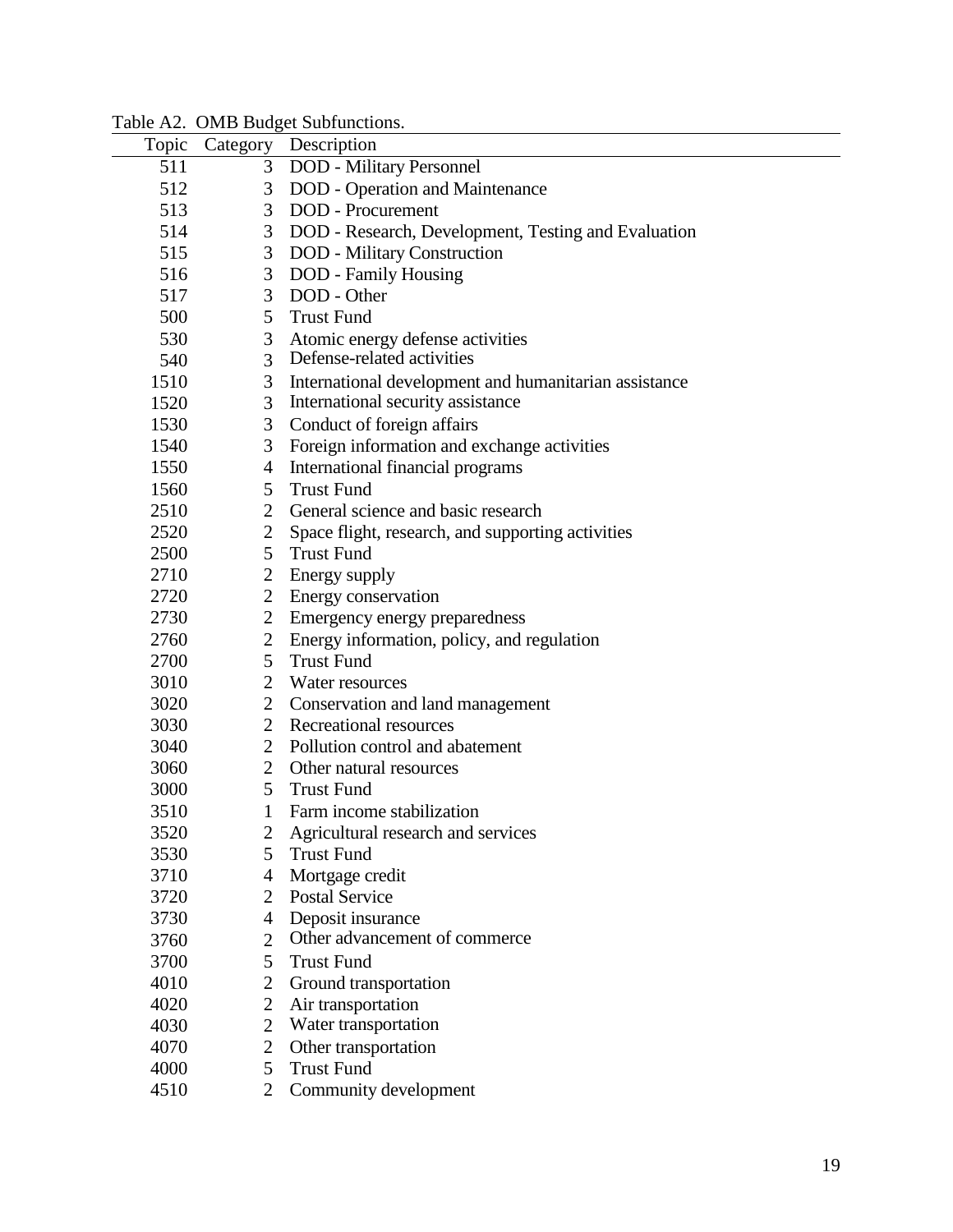| 4520 | 2              | Area and regional development                                           |
|------|----------------|-------------------------------------------------------------------------|
| 4530 | $\overline{2}$ | Disaster relief and insurance                                           |
| 4500 | $5^{\circ}$    | <b>Trust Fund</b>                                                       |
| 5010 | $\overline{2}$ | Elementary, secondary, and vocational education                         |
| 5020 | $\mathbf{1}$   | Higher education                                                        |
| 5030 | $\overline{2}$ | Research and general education aids                                     |
| 5040 | 2              | Training and employment                                                 |
| 5050 | $\overline{2}$ | Other labor services                                                    |
| 5060 | $\overline{2}$ | Social services                                                         |
| 5000 | $5^{\circ}$    | <b>Trust Fund</b>                                                       |
| 5510 | 1              | Health care services                                                    |
| 5520 | $\overline{2}$ | Health research and training                                            |
| 5540 | $\overline{2}$ | Consumer and occupational health and safety                             |
| 5500 | 5              | <b>Trust Fund</b>                                                       |
| 5710 | $\mathbf{1}$   | Medicare                                                                |
| 6010 | $\mathbf{1}$   | General retirement and disability insurance (excluding Social Security) |
| 6020 | 1              | Federal employee retirement and disability                              |
| 6030 | $\mathbf{1}$   | Unemployment compensation                                               |
| 6040 | $\overline{2}$ | Housing assistance                                                      |
| 6050 | $\mathbf{1}$   | Food and nutrition assistance                                           |
| 6090 | $\mathbf{1}$   | Other income security                                                   |
| 6000 | 5 <sup>1</sup> | <b>Trust Fund</b>                                                       |
| 6500 | $\mathbf{1}$   | Social Security                                                         |
| 7010 | $\mathbf{1}$   | Income security for veterans                                            |
| 7020 | $\mathbf{1}$   | Veterans education, training and rehabilitation                         |
| 7030 | 2              | Hospital and medical care for veterans                                  |
| 7040 | $\overline{4}$ | Veterans housing                                                        |
| 7050 | $\overline{2}$ | Other veterans benefits and services                                    |
| 7000 | $5^{\circ}$    | <b>Trust Fund</b>                                                       |
| 7510 | 2              | Federal law enforcement activities                                      |
| 7520 | 2              | Federal litigative and judicial activities                              |
| 7530 | $\overline{2}$ | Federal correctional activities                                         |
| 7540 |                | 2 Criminal justice assistance                                           |
| 7500 | 5              | <b>Trust Fund</b>                                                       |
| 8010 | 2              | Legislative functions                                                   |
| 8020 | $\overline{2}$ | Executive direction and management                                      |
| 8030 | $\overline{2}$ | Central fiscal operations                                               |
| 8040 | $\overline{2}$ | General property and records management                                 |
| 8050 | $\overline{2}$ | Central personnel management                                            |
| 8060 | 2              | General purpose fiscal assistance                                       |
| 8080 | $\overline{2}$ | Other general government                                                |
| 8090 | 4              | Deductions for offsetting receipts                                      |
| 9010 | 1              | Interest on the public debt                                             |
| 9020 | 4              | Interest received by on-budget trust funds                              |
| 9030 | 4              | Interest received by off-budget trust funds                             |
| 9080 | 4              | Other interest                                                          |